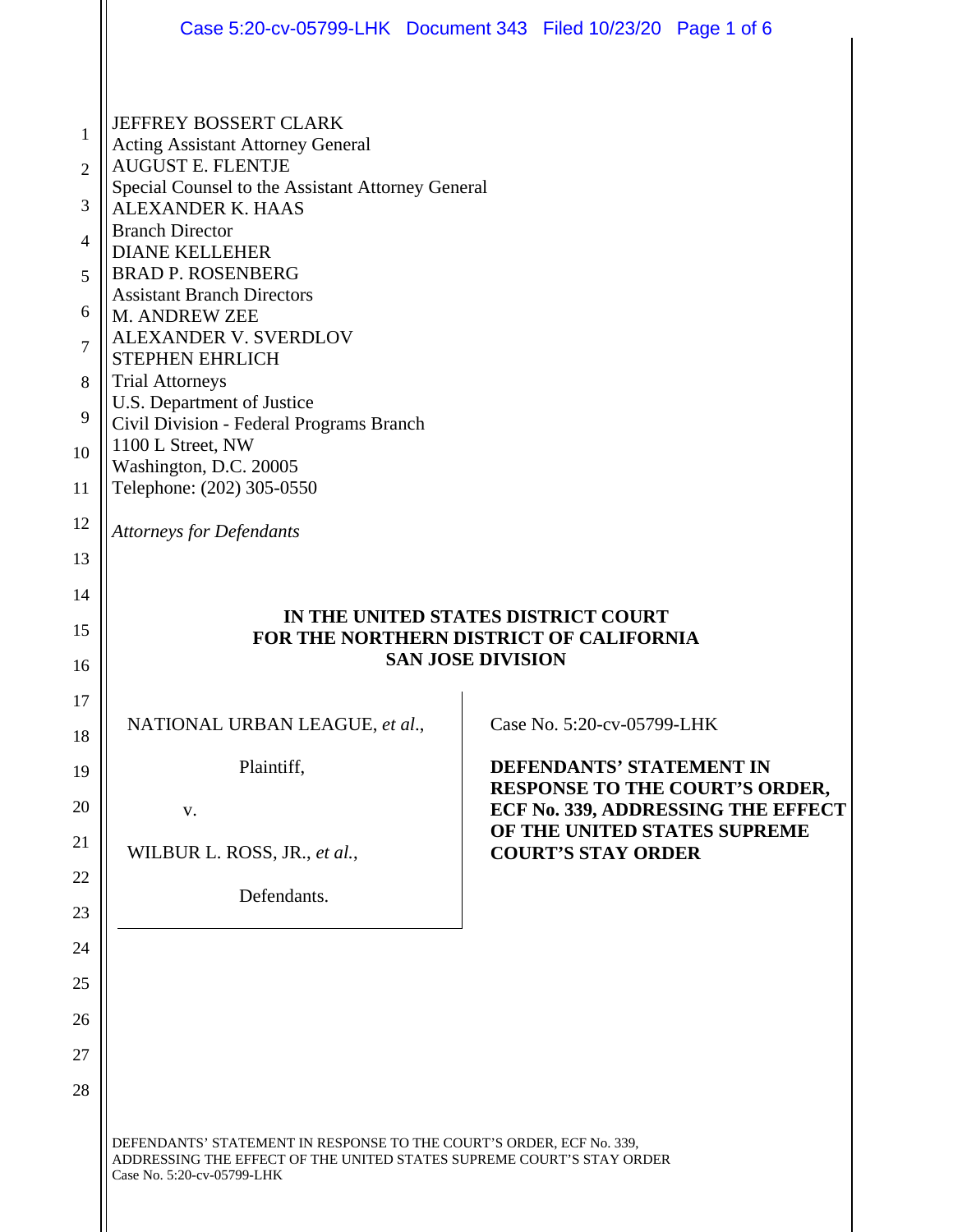1

This Court should stay further proceedings in this case in light of the Supreme Court's order, *Ross v. Nat'l Urban League*, --- S.Ct. ---, 2020 WL 6041178 (Oct. 13, 2020). That order makes clear that the lawful December 31, 2020 deadline in 13 U.S.C. § 141(b) is binding on Defendants, and that it is improper for the judiciary to interfere with Defendants' efforts to meet that deadline. Given the binding nature of that deadline—as now confirmed by the Supreme Court—any challenge Plaintiffs might seek to levy against the Census Bureau's internal post-data collection processing operations (assuming such a challenge is judicially cognizable at all) necessarily would have to demonstrate that there is some better post-processing operation that could be conducted *and completed* by December 31. There is no reason to believe that Plaintiffs can make such a demonstration, and in any event it would be premature to evaluate such a challenge until the Bureau actually completes its post-processing. Indeed, any purported injury Plaintiffs might allegedly suffer from post-processing operations is neither imminent nor irreparable, and could be litigated and redressed following the apportionment. *See*, *e.g.*, *Utah v. Evans*, 536 U.S. 452 (2002) (post-apportionment challenge to hot-deck imputation). And to the extent Plaintiffs continue to believe that the lawful statutory deadline is *not* binding on Defendants, that issue continues to be litigated on the appeal of this Court's preliminary injunction. Accordingly, this Court should stay further proceedings pending the conclusion of both those appellate proceedings and the Bureau's post-processing operations.

26 27 28 This course is consistent with what Defendants urged following this Court's entry of a preliminary injunction on September 24, 2020. *See* Tr. 9/28 9:21-10:3. As Defendants explained at the time, appellate review of the injunction was likely to provide clarity regarding the underlying legal issues and guide future proceedings in this case. *Id.*; Tr. 10/6 25:10-13. Appellate courts have now provided this clarity. On October 7, 2020, the United States Court of Appeals for the Ninth Circuit stayed the portion of the injunction that prohibited Defendants from attempting to comply with their statutory obligation under 13 U.S.C. § 141(b) to report census results to the President by the end of the year. *See* ECF 320 at 1-2. Six days later, on October 13, 2020, the United States Supreme Court went further, and stayed the injunction in full. Taken together, these orders have shown the fallacy of Plaintiffs' rushed and ill-conceived efforts to derail the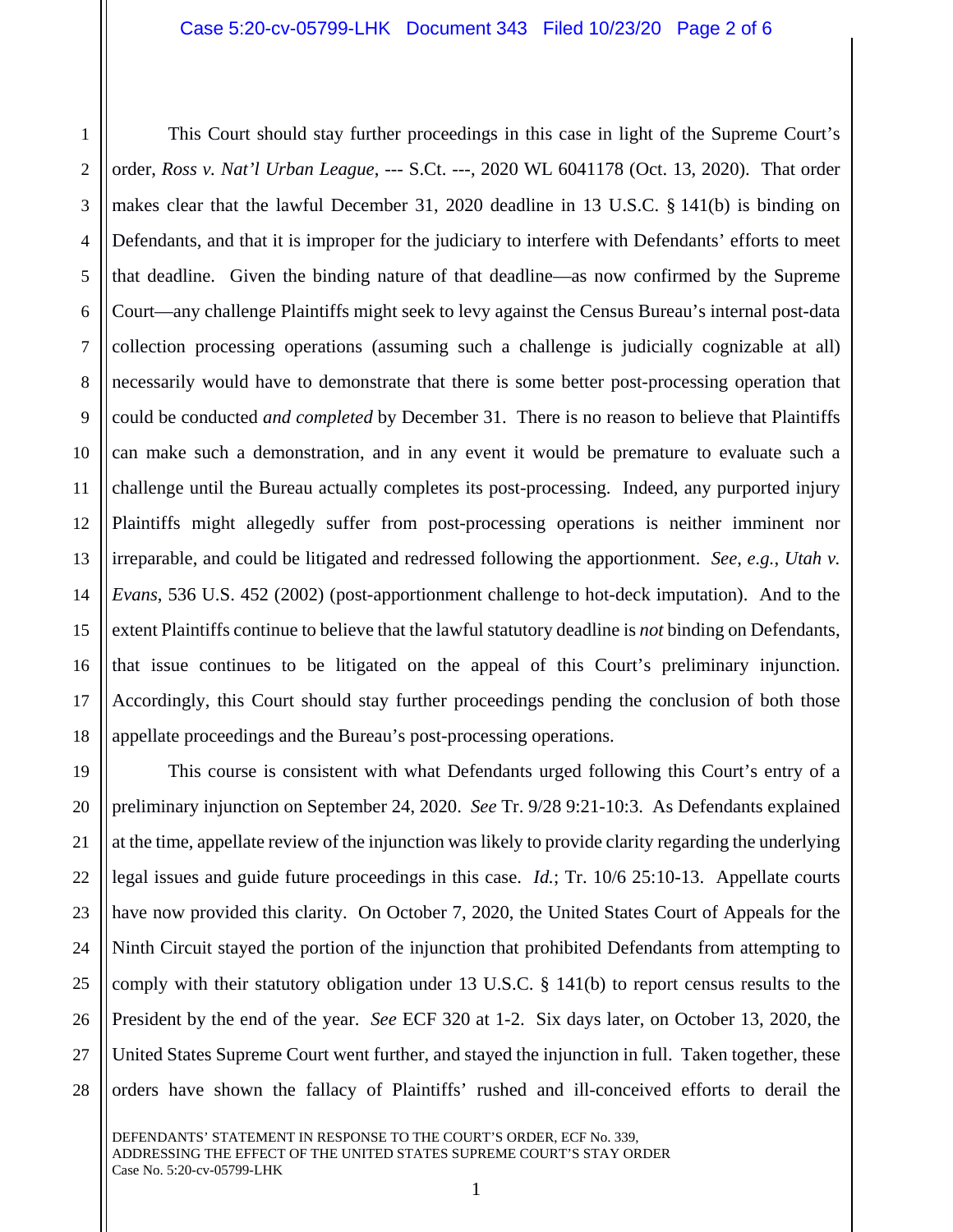1 2 3 4 completion of the 2020 census based on speculative claims of injury. This Court and the parties previously expended extraordinary efforts to litigate and adjudicate Plaintiffs' challenges at a breakneck pace only to have the Supreme Court rightly undo that hard work. There is no need to repeat that fruitless process.

5

6

7

8

9

10

11

13

14

15

16

17

18

19

20

21

22

23

12 The Supreme Court and Ninth Circuit orders confirm that the statutory deadline established in 13 U.S.C. § 141(b), is not merely advisory, but rather is an essential element of how Congress exercised its constitutional power to direct the census, is binding on Defendants, and is not to be disturbed by the Judicial Branch. These points are evident from the Ninth Circuit's stay decision, which explained that "[s]erious separation of powers concerns arise when a court seeks to override a congressional directive to an Executive Branch agency." *Id.* at 20–21 (citing *Wisconsin v. City of New York*, 517 U.S. 1, 17 (1996)). And they are further buttressed by the Supreme Court's subsequent issuance of a full stay, which permitted the Bureau to conclude data collection at the appropriate juncture, and removed the court-ordered requirement that the Bureau remain in the field until the end of October—a requirement that the Ninth Circuit agreed was a serious obstacle to the Bureau meeting the statutory deadline. *See* ECF No. 320 at 17.

Further, the fact that the Supreme Court removed this obstacle—and thus permitted the Bureau to undertake the steps necessary to complete field operations—establishes that courts should not impede Defendants' efforts to meet the statutory deadline. Indeed, Defendants made this argument in their stay papers, and the Supreme Court could not have granted relief unless it agreed that the government had established (1) a "reasonable probability" that the Court will grant certiorari, (2) a "fair prospect" that the Court will reverse the judgment below, and (3) a "likelihood that irreparable harm will result from the denial of a stay." *Hollingsworth* v. *Perry*, 558 U.S. 183, 190 (2010) (per curiam).

24 25 26 27 28 Notably, the Supreme Court's stay order marks the third time that the Court has stayed lower court orders that would have required the Bureau to miss the reporting deadline in 13 U.S.C. § 141. Prior to this case, the Court issued virtually identical orders in *Klutznick v. Carey*, 449 U.S. 1068 (1980), and *Klutznick v. Young*, No. A-533 (Dec. 24, 1980)—two other cases where district courts concluded that the statute could be disregarded in light of competing considerations. The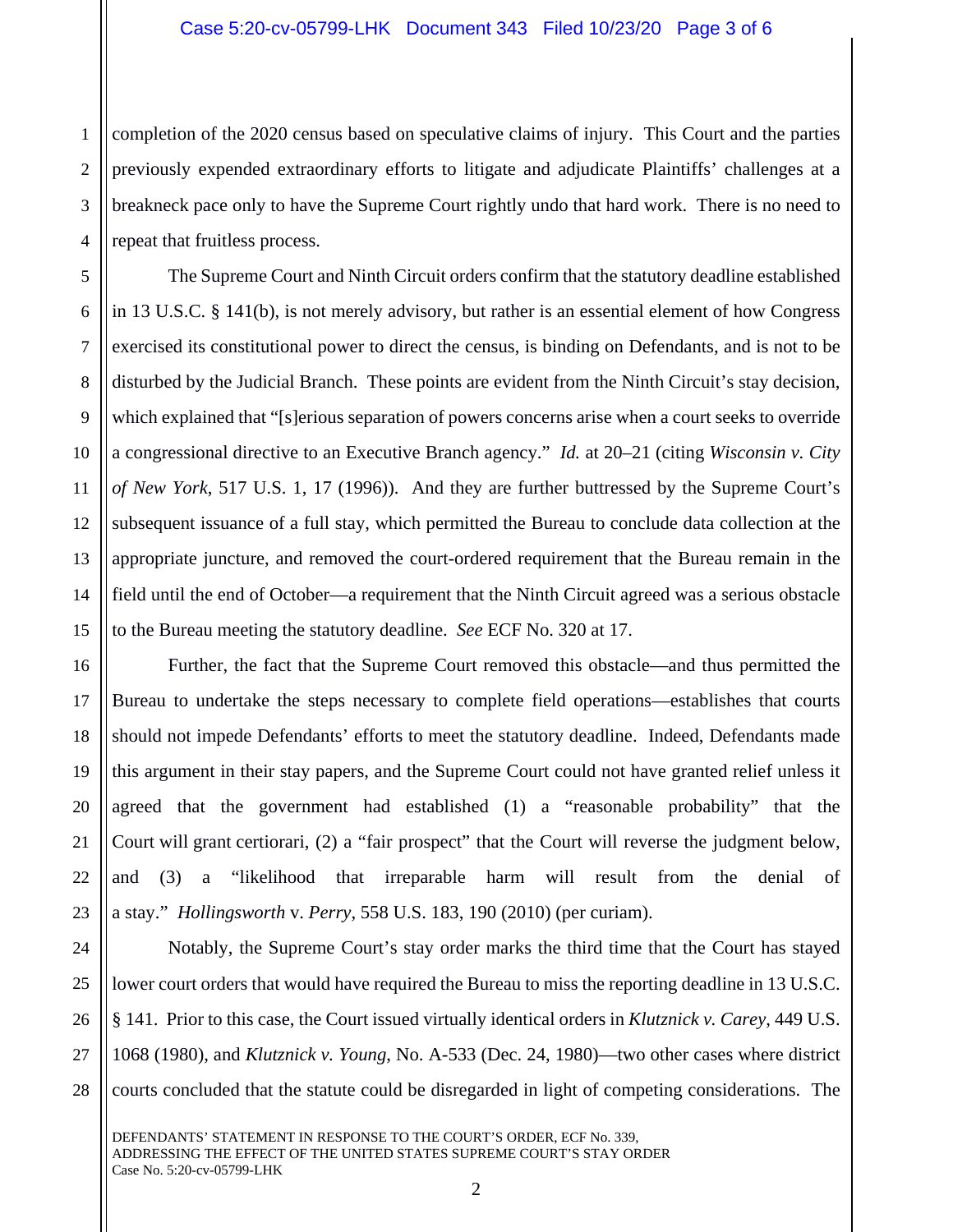2 Supreme Court's unbroken pattern of upholding the statutory deadline only reinforces that courts should not interfere with the Bureau's ongoing plans and procedures for meeting that deadline.

1

3 4 5 6 7 8 9 10 11 12 13 14 15 16 17 18 With a stay of this Court's injunction, the Bureau was able to complete field operations on October 15, 2020, having enumerated 99.9% of households nationwide as well as in 49 States plus D.C. and Puerto Rico. *See* Total Response Rates by State, https://2020census.gov/en/responserates/nrfu.html (last visited October 23, 2020); 2020 Census Response Deadline: Frequently Asked Questions, https://www.census.gov/content/dam/Census/newsroom/press-kits/2020/2020-censusresponse-deadline-faqs.pdf. It is now engaged in processing the data it collected, and working diligently to come "as close to the December 31, 2020, statutory deadline as possible" so that the President can in turn timely deliver the apportionment data to Congress under 2 U.S.C. § 2a. 2020 Census Results: Frequently Asked Questions, https://www.census.gov/content/dam/Census/ newsroom/press-kits/2020/nrfu-deadline-results-faq.pdf. Plaintiffs have already indicated publicly that they intend to shift gears and challenge the Bureau's data processing. *See* Adam Liptak, Michael Wines, *Supreme Court Rules that Census Count Can Be Cut Short*, NY Times (Oct. 16, 2020), https://www.nytimes.com/2020/10/13/us/supreme-court-census.html. Yet, given the lessons from the Ninth Circuit's and the Supreme Court's orders, it should be evident that, whatever challenge Plaintiffs present going forward should not impede the Bureau's efforts to come as close as it can to meeting its statutory deadline.

19 20 21 22 23 24 25 26 27 28 Indeed, there is no reason to adjudicate a challenge to post-processing before the Bureau fully completes its operations. To the extent Plaintiffs wish to challenge the adequacy of postprocessing procedures, there is no coherent way to do so (assuming any such way exists at all) until the President reports the final numbers to Congress. Any attempt to review the sufficiency of the Bureau's processing before then will, by necessity, be based on speculation and conjecture, and will be contrary to the stay orders which allow the Bureau to make its best efforts to meet the statutory deadline. Further, as the Ninth Circuit recognized, any legal infirmity related to postprocessing that requires correction could be remedied after the Bureau submits its report. *See* ECF No. 320 at 20. The possibility of such a post-census remedy has been consistently recognized by the Supreme Court in its various census decisions, and there is no reason to believe that it would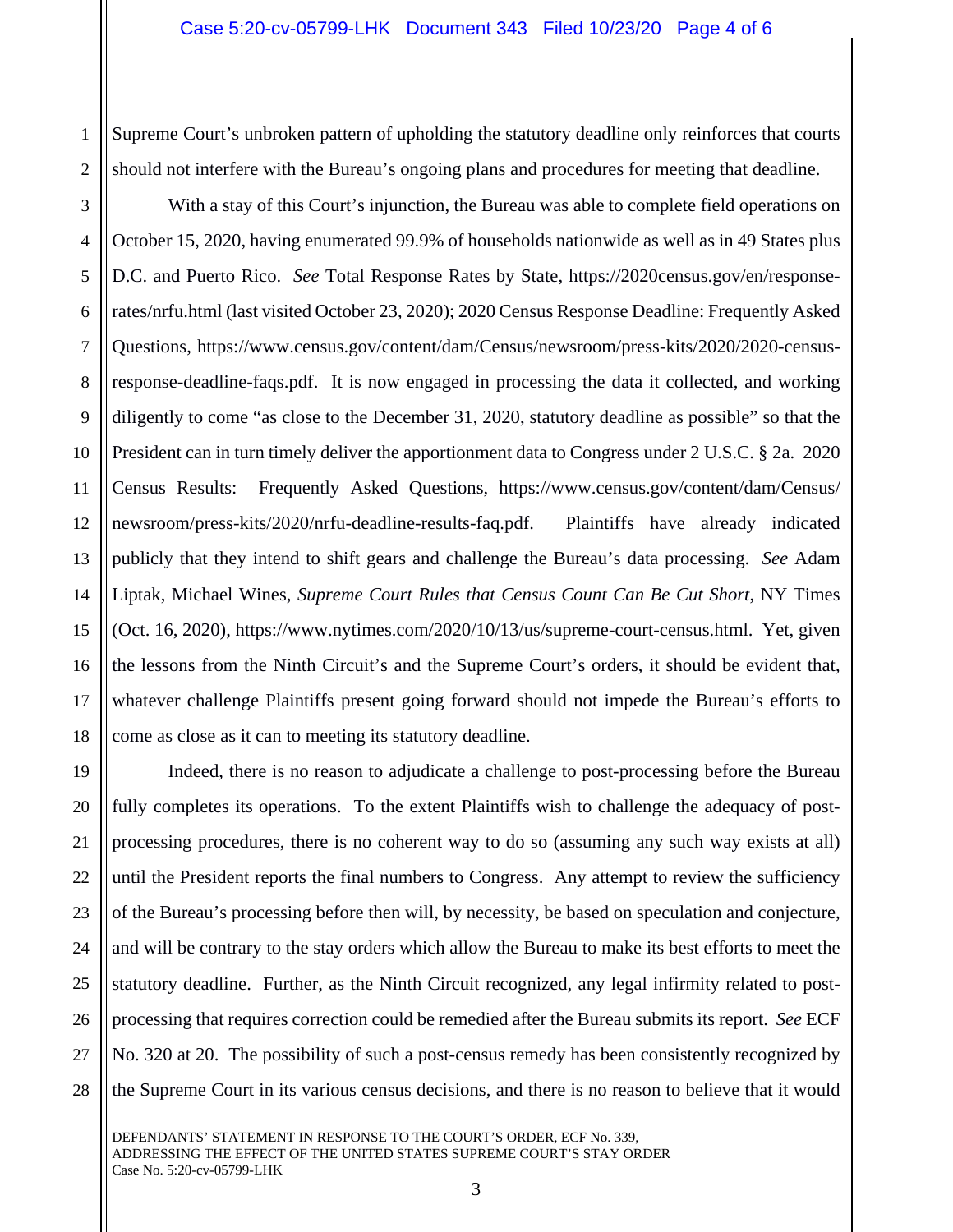## Case 5:20-cv-05799-LHK Document 343 Filed 10/23/20 Page 5 of 6

 be unavailable here. *See, e.g.*, *Wisconsin*, 517 U.S. 1; *Utah*, 536 U.S. 452. By contrast, any effort to impose a judicial remedy while data processing is ongoing would, yet again, threaten to embroil this Court in the day-to-day management of census operations and potentially compromise the Bureau's efforts to comply with the statutory deadline—something that the Supreme Court's stay indicates would be improper.

Taken together, all of these considerations favor staying this case until after the Bureau completes the 2020 census or until Defendants' appeal of the preliminary injunction is fully resolved. Such a stay will not prejudice Plaintiffs, given that the Bureau expects to complete the census in a matter of months and that the appeal is proceeding on an expedited basis. At an absolute minimum, the rulings of the Ninth Circuit and Supreme Court demonstrate that there is no basis to undertake accelerated proceedings if Plaintiffs raise some new challenge to the Bureau's procedures or seek some other form of expedited relief.

DEFENDANTS' STATEMENT IN RESPONSE TO THE COURT'S ORDER, ECF No. 339, ADDRESSING THE EFFECT OF THE UNITED STATES SUPREME COURT'S STAY ORDER Case No. 5:20-cv-05799-LHK